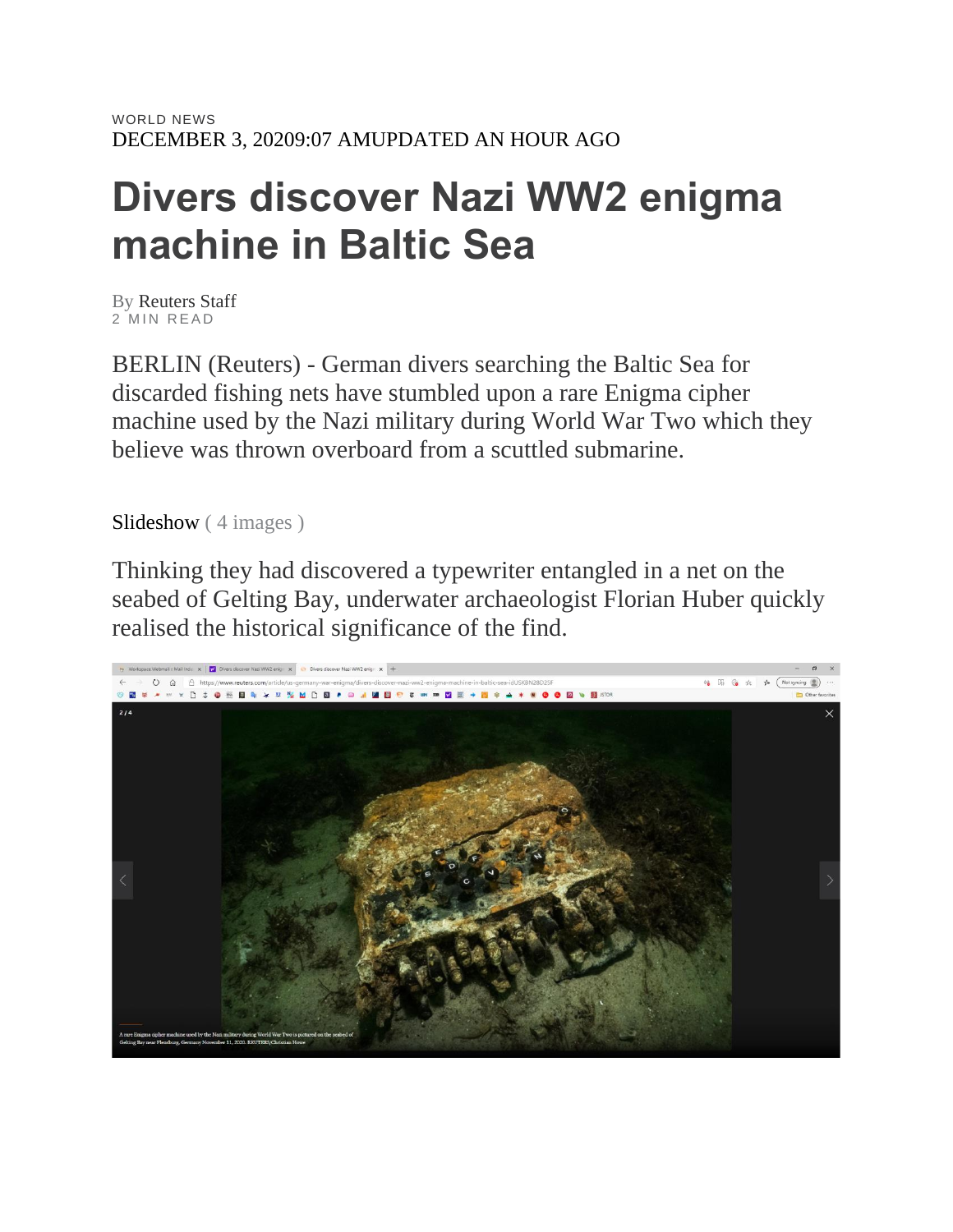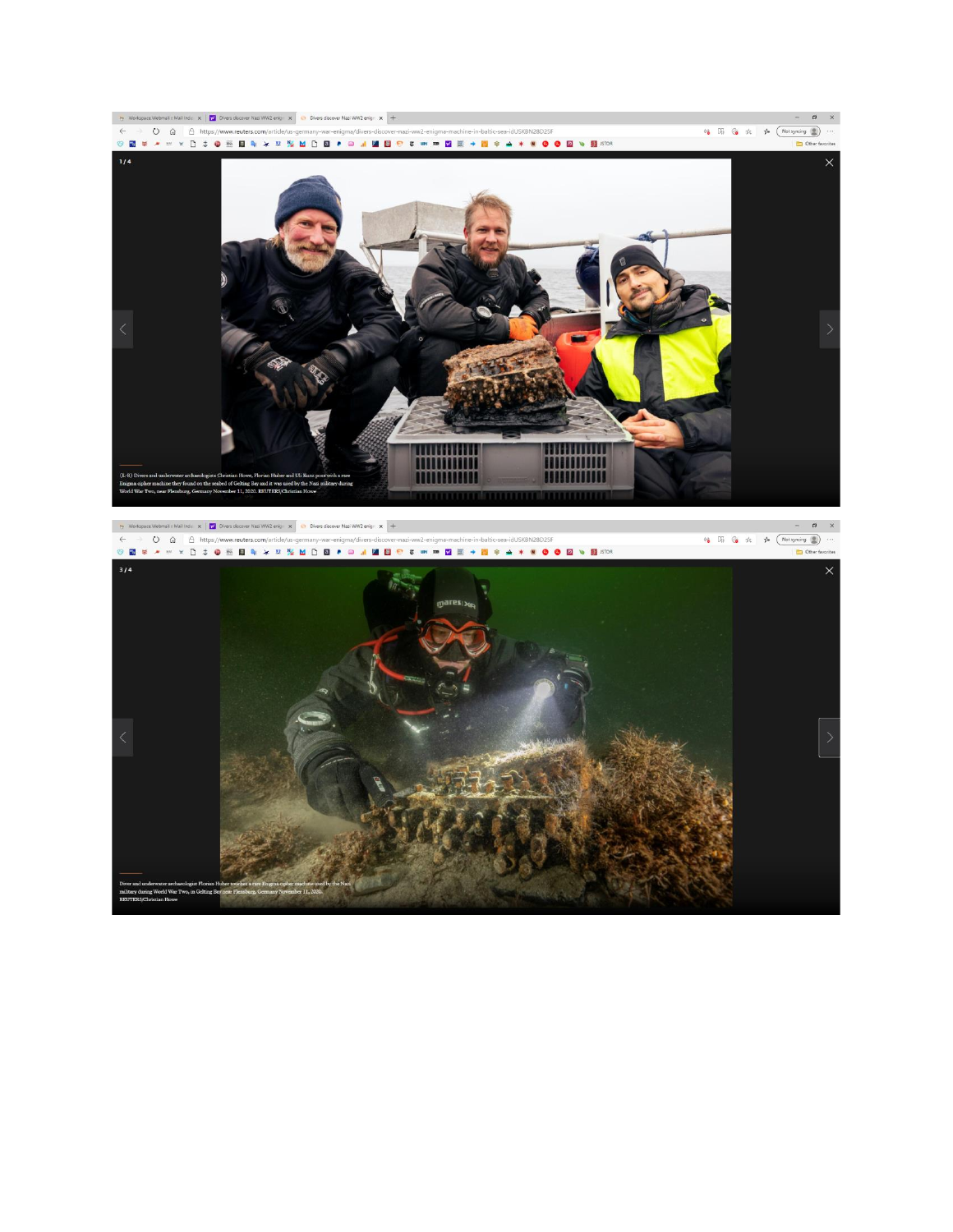

"I've made many exciting and strange discoveries in the past 20 years. But I never dreamt that we would one day find one of the legendary Enigma machines," said Huber.

The Nazi military used the machines to send and receive secret messages during World War Two but British cryptographers cracked the code, helping the Allies gain an advantage in the naval struggle to control the Atlantic.

At Bletchley Park codebreaking centre, a British team led by Alan Turing is credited with unravelling the code, shortening the war and saving many thousands of lives.

Shortly before Germany's surrender in May 1945, the crews of about 50 submarines, or U-Boots, followed an order to scuttle their ships in Gelting Bay, near the Danish border, to avoid handing them to the Allies. Destroying encryption devices was part of the order.

"We suspect our Enigma went overboard in the course of this event," said Huber, of the Kiel-based company Submaris which leads underwater research missions.